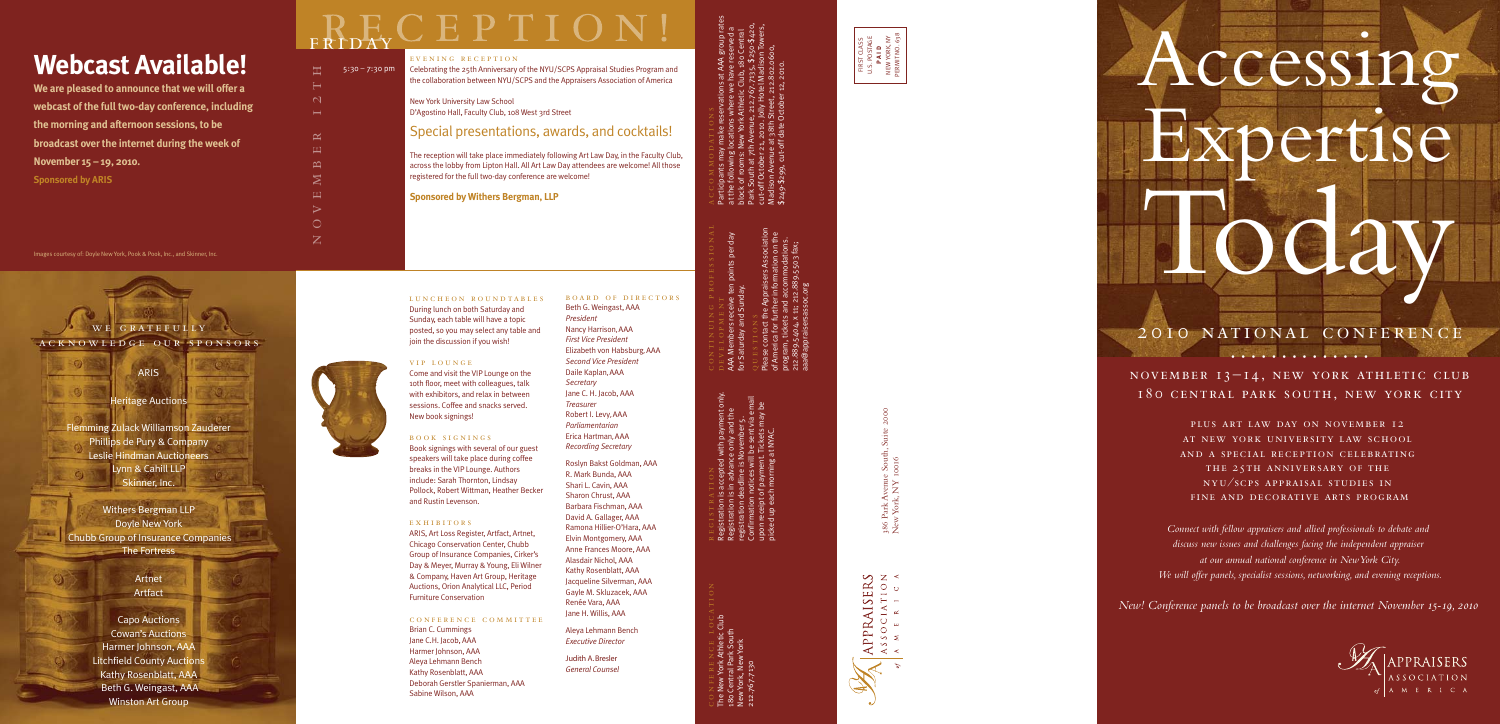┕  $\mathbf{\sim}$ 

 $\approx$  $\Box$  $\overline{\mathbf{c}}$  $\boldsymbol{\Sigma}$  $\overline{\mathbf{u}}$  $\triangleright$  $\bigcirc$  $\mathbf Z$ 

#### EVENING RECEPTION

Celebrating the 25th Anniversary of the NYU/SCPS Appraisal Studies Program and the collaboration between NYU/SCPS and the Appraisers Association of America

New York University Law School D'Agostino Hall, Faculty Club, 108 West 3rd Street

#### Special presentations, awards, and cocktails!

The reception will take place immediately following Art Law Day, in the Faculty Club, across the lobby from Lipton Hall. All Art Law Day attendees are welcome! All those registered for the full two-day conference are welcome!

#### **Sponsored by Withers Bergman, LLP**

LUNCHEON ROUNDTABLES

During lunch on both Saturday and Sunday, each table will have a topic posted, so you may select any table and join the discussion if you wish!

#### VIP LOUNGE

Come and visit the VIP Lounge on the 10th floor, meet with colleagues, talk with exhibitors, and relax in between sessions. Coffee and snacks served. New book signings!

#### BOOK SIGNINGS

Book signings with several of our guest speakers will take place during coffee breaks in the VIP Lounge. Authors include: Sarah Thornton, Lindsay Pollock, Robert Wittman, Heather Becker and Rustin Levenson.

#### EXHIBITORS

ARIS, Art Loss Register, Artfact, Artnet, Chicago Conservation Center, Chubb Group of Insurance Companies, Cirker's Day & Meyer, Murray & Young, Eli Wilner & Company, Haven Art Group, Heritage Auctions, Orion Analytical LLC, Period Furniture Conservation

#### CONFERENCE COMMITTEE

Brian C. Cummings Jane C.H. Jacob, AAA Harmer Johnson, AAA Aleya Lehmann Bench Kathy Rosenblatt, AAA Deborah Gerstler Spanierman, AAA Sabine Wilson, AAA

#### **BOARD OF DIRECTORS**

Beth G. Weingast, AAA *President* Nancy Harrison, AAA *First Vice President* Elizabeth von Habsburg, AAA *Second Vice President* Daile Kaplan, AAA *Secretary* Jane C. H. Jacob, AAA *Treasurer* Robert I. Levy, AAA *Parliamentarian* Erica Hartman, AAA *Recording Secretary*

Roslyn Bakst Goldman, AAA R. Mark Bunda, AAA Shari L. Cavin, AAA Sharon Chrust, AAA Barbara Fischman, AAA David A. Gallager, AAA Ramona Hillier-O'Hara, AAA Elvin Montgomery, AAA Anne Frances Moore, AAA Alasdair Nichol, AAA Kathy Rosenblatt, AAA Jacqueline Silverman, AAA Gayle M. Skluzacek, AAA Renée Vara, AAA Jane H. Willis, AAA

Aleya Lehmann Bench *Executive Director*

Judith A. Bresler *General Counsel*

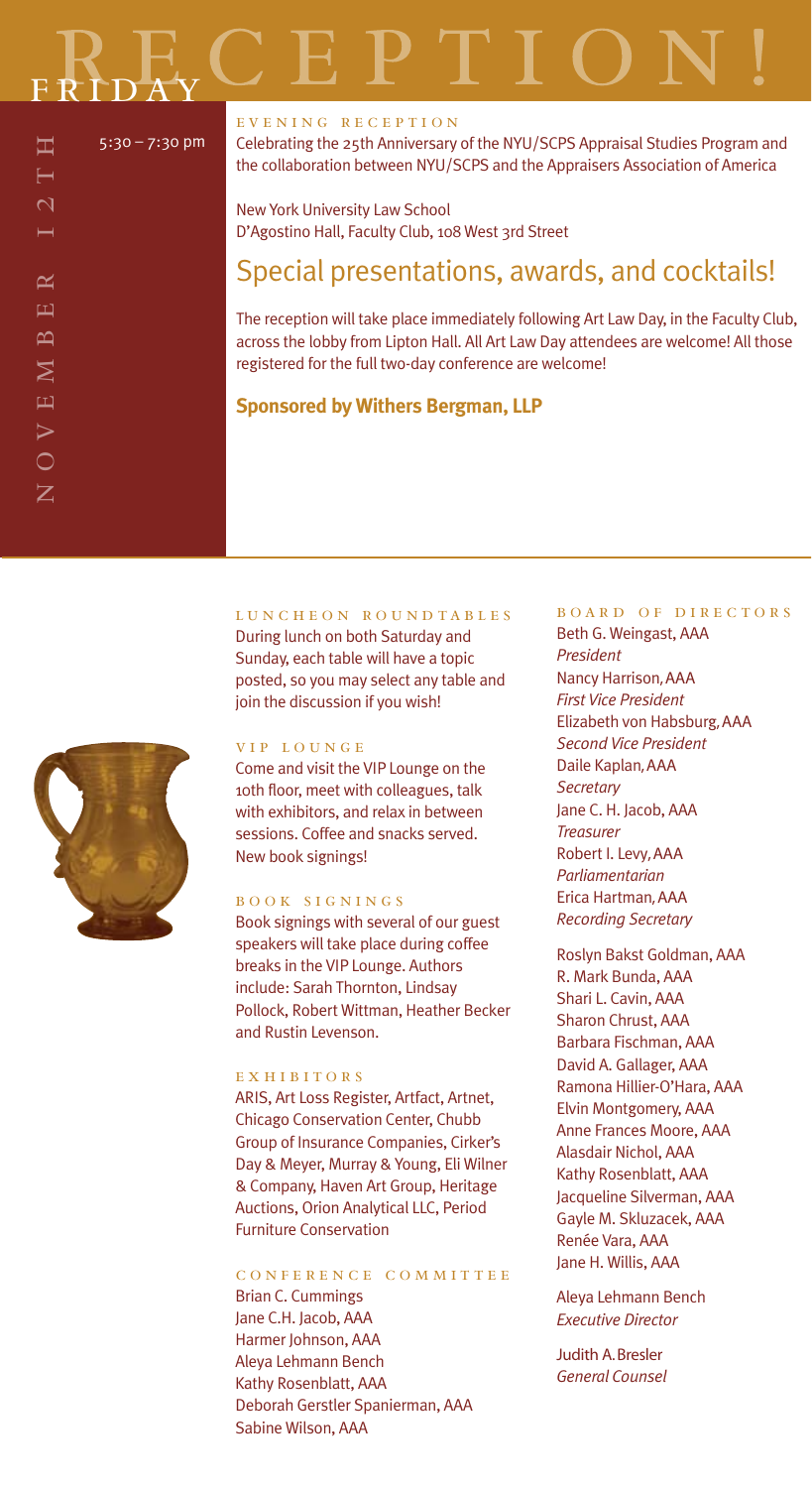| FRIDAY@NYU                                                     |  |
|----------------------------------------------------------------|--|
| $C\Pi$ $D\Pi$ $D\Pi$ $D\Pi$ $D\Pi$ $D\Pi$ $D\Pi$ $D\Pi$ $D\Pi$ |  |

NOVEMBER 12TH

 $\approx$  $\Box$  $\mathbf{\Omega}$  $\overline{\mathsf{M}}$  $\overline{\mathbf{H}}$  $\triangleright$  $\overline{\bigcirc}$  $\overline{Z}$ 

工

 $\mathsf{N}$ 

| $8:30 - 9:00am$             | $CHECK-IN 8$<br><b>New York Universit</b>                                                                                                                                                                                                                            |
|-----------------------------|----------------------------------------------------------------------------------------------------------------------------------------------------------------------------------------------------------------------------------------------------------------------|
| $9:00 - 10:00$ am           | EXPERT OPI<br>A discussion of the<br>expert opinions, in<br>and the theories of<br>negligence, and ne<br>supporting scientif<br>Richard Altman, Th<br><b>Analytical LLC</b>                                                                                          |
| $10:00 - 11:25$ am          | IF MEDIATIO<br>Dispute resolution<br>even if not ultimate<br>structure and role o<br>the role of ethics ar<br>negotiation, paneli<br>to litigation. Speak<br>NY; Judith Prowda,<br>Register, UK; Mode                                                                |
| $11:35 - 12:45$ pm          | THE COMPLI<br>Was insurance cove<br>dealer who could n<br>the town? Why don<br>but does not pay th<br>can be repaired, bu<br>many art insurance<br>In addition to revie<br>and the expectation<br>and legal issues wi<br>NY; Dorit Straus, Ch<br>AAA, Sylvia Leonard |
| $1:45 - 3:10$ pm            | IRS UPDATE<br>We'll review the lat<br>of the Art Panel and<br>penalties, estate ta<br>IRM changes comin<br>regulations. Speak<br>Internal Revenue S<br>Paul M. Roy, Wither                                                                                           |
| $3:20 - 5:30$ pm            | AN INTERPR<br>The Uniform Standa<br>governing code of<br>and settlement pur<br>are being treated b<br>understand about t<br>fine art and collecti<br>Jane Jacob Fine Art,<br>Standards Board, M<br>Goldrich, Law Offic                                               |
| $\overline{5:30} - 7:30$ pm | EVENING<br>R E<br><b>New York University</b><br>Celebrating the 25t<br>the collaboration b                                                                                                                                                                           |

#### COFFEE sity Law School, D'Agostino Hall, Lipton Hall, 108 West 3rd Street, NY INIONS AND LIABILITIES he common theories of liabilities incurred by those who provide including an in-depth discussion of the Marchig vs. Christie's case of liability involved, i.e. breach of fiduciary trust, breach of warranty, negligent misrepresentation, as well as a discussion of the tific evidence. Speakers: Judith Bresler, Withers Bergman LLP, NY; The Law Offices of Richard A. Altman; James S. Martin, Orion

#### ON'S SO GREAT, WHY ISN'T IT USED MORE?

on through mediation – an option parties ought to always consider ately utilized – will be disussed including a brief overview of the e of mediation, differences between mediation and arbitration, and and communication in negotiation. Using impasse as an entrée to elists will discuss the value of negotiated resolution as an alternative akers: John Barrie, Bryan Cave LLP, NY; Tom Kline, Andrews Kurth LLP, a, Sotheby's Institute of Art, NY; Christopher A. Marinello, Art Loss derator: Elayne Greenberg, St. John's University School of Law, NY

#### LEXITIES OF ART INSURANCE CLAIMS

overage available for the painting recently reported as "lost" by a dealer not remember what he did with it during a night of carousing on on't insurers treat consigned art as "stolen" when a dealer sells it the owner the sale proceeds? What happens if a damaged artwork but the artist will no longer acknowledge it as his work? While ice claims are quickly paid, some are fraught with complexity. riewing valuation clauses, appraisal formats, subrogation limits, ions and roles of those involved in the claim process, recent cases will be considered. Speakers: Steven Pincus, DeWitt Stern Group, Chubb Group of Insurance Companies, NY; Sylvia Leonard Wolf, ard Wolf, Inc., NY; Moderator: John R. Cahill, Lynn & Cahill LLP, NY.

latest news from the Internal Revenue Service with the new director Ind a panel of experts, including what's happening with appraiser tax and what's at stake, new procedures and processes in Appeals, ning soon, electronic submissions, and the eagerly awaited akers: Joseph Bothwell, Internal Revenue Service, DC; Susan Kassell, Service, DC: Nancy J. Lee, Internal Revenue Service, DC; Moderator: ers Bergman LLP, CT

#### RETATION OF USPAP GUIDELINES

ndards of Professional Appraisal Practice (USPAP) is the predominant of ethics used by professional appraisers to produce reports for tax urposes. What do appraisers need to know about how their reports I by judges in contested court actions? What do lawyers need to at the distinctions of USPAP as it is applied in the marketplace for ctibles? Speakers: Karl Geercken, Alston + Bird, NY; Jane Jacob, AAA, rt, NY; Paula Konikoff, JD, MAI, Former Vice-Chair, Appraisal , NY; Judith Pearson, ARIS Corporation, CO; Moderator: Amy fice of Amy J. Goldrich, NY

#### ECEPTION

sity Law School, D'Agostino Hall, Faculty Club, 108 West 3rd Street, NY 5th Anniversary of the NYU/SCPS Appraisal Studies Program and between NYU/SCPS and the Appraisers Association of America Sponsored by Withers Bergman, LLP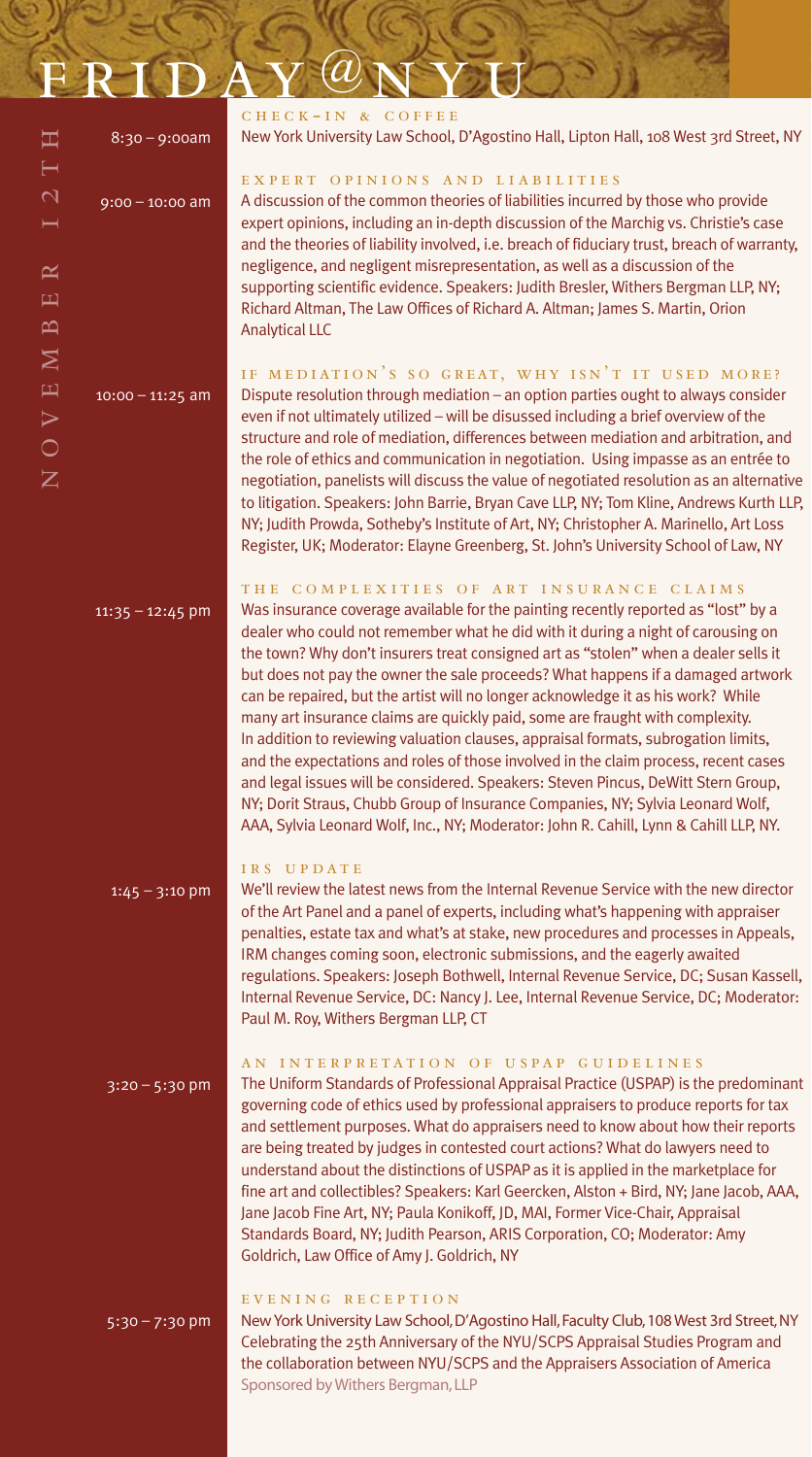13 TH

|                                                                                                                                                                                                                                                                                                                                                                                                                                                                                                                                                                                                                  | SATURDA            | Sponsored by Phillips de Pury & Company                                                                                                                                                                                                                                                                                                                                                                                                                                                                                  |  |  |
|------------------------------------------------------------------------------------------------------------------------------------------------------------------------------------------------------------------------------------------------------------------------------------------------------------------------------------------------------------------------------------------------------------------------------------------------------------------------------------------------------------------------------------------------------------------------------------------------------------------|--------------------|--------------------------------------------------------------------------------------------------------------------------------------------------------------------------------------------------------------------------------------------------------------------------------------------------------------------------------------------------------------------------------------------------------------------------------------------------------------------------------------------------------------------------|--|--|
| 耳                                                                                                                                                                                                                                                                                                                                                                                                                                                                                                                                                                                                                | $8:00 - 8:45$ am   | CHECK-IN & COFFEE<br>New York Athletic Club, 180 Central Park South, at 7th Avenue, NY                                                                                                                                                                                                                                                                                                                                                                                                                                   |  |  |
| $\vdash$<br>$\sim$                                                                                                                                                                                                                                                                                                                                                                                                                                                                                                                                                                                               | $8:45 - 9:00$ am   | <b>WELCOME</b><br>Beth G. Weingast, AAA, President, Appraisers Association of America                                                                                                                                                                                                                                                                                                                                                                                                                                    |  |  |
| $\approx$<br>$\mathbf{H}$                                                                                                                                                                                                                                                                                                                                                                                                                                                                                                                                                                                        | 9:00-10:00 am      | KEYNOTE ADDRESS<br>Sarah Thornton, author of Seven Days in the Art World and chief writer on<br>contemporary art for The Economist                                                                                                                                                                                                                                                                                                                                                                                       |  |  |
| $\mathbf{\Omega}$<br>$\mathbf{N}$<br>$\mathbf{H}$<br>$\blacktriangleright$<br>$\bigcirc$<br>$\mathsf{Z}% _{\mathcal{A}}\left( \mathcal{A}_{1}\right) \equiv\mathcal{A}_{2}^{\ast}\left( \mathcal{A}_{2}\right) \equiv\mathcal{A}_{1}\left( \mathcal{A}_{2}\right) \equiv\mathcal{A}_{2}^{\ast}\left( \mathcal{A}_{1}\right) \equiv\mathcal{A}_{1}\left( \mathcal{A}_{2}\right) \equiv\mathcal{A}_{2}^{\ast}\left( \mathcal{A}_{1}\right) \equiv\mathcal{A}_{1}\left( \mathcal{A}_{2}\right) \equiv\mathcal{A}_{2}^{\ast}\left( \mathcal{A}_{2}\right) \equiv\mathcal{A}_{1}\left( \mathcal{A}_{2}\right) \equiv$ | $10:00 - 11:15$ am | PANEL DISCUSSION<br><b>Influencing Market Trends</b><br>Major collectors are often guided by art advisors. Who are the savvy professionals<br>who keep their fingers on the pulse of the market, and what stirs their interest and<br>why? Speakers: Patricia Shea, Patricia Shea Fine Art & Appraisal Services, NY; Mary<br>Hoeveler, M.G. Hoeveler, Ltd., Art Advisory, NY; Allan Schwartzman, Art Advisor, NY;<br>Moderator: Lindsay Pollock, art journalist, blogger and author of The Girl with the<br>Gallery, NY  |  |  |
|                                                                                                                                                                                                                                                                                                                                                                                                                                                                                                                                                                                                                  | $11:15 - 11:45$ am | VIP LOUNGE COFFEE BREAK<br>Sponsored by Chubb Group of Insurance Companies                                                                                                                                                                                                                                                                                                                                                                                                                                               |  |  |
|                                                                                                                                                                                                                                                                                                                                                                                                                                                                                                                                                                                                                  | $11:45 - 1:00$ pm  | PANEL DISCUSSION<br><b>Analyzing Market Data</b><br>This panel will focus on IRS appraisals, with a specific look at the information<br>available to appraisers from both dealers and databases. Insights will come from<br>one of the largest suppliers of auction sales results, a private dealer, and the IRS Art<br>Panel. Speakers: Amy King, Artnet, NY; Betty Krulik, Betty Krulik Fine Art Limited, NY;<br>Joseph Bothwell, Internal Revenue Service, DC; Moderator: Jane C.H. Jacob, AAA,<br>Jacob Fine Art, IL |  |  |
| LUNCHEON ROUNDTABLES<br>Sponsored by Leslie Hindman Auctioneers<br>$1:00 - 2:30$ pm                                                                                                                                                                                                                                                                                                                                                                                                                                                                                                                              |                    |                                                                                                                                                                                                                                                                                                                                                                                                                                                                                                                          |  |  |
|                                                                                                                                                                                                                                                                                                                                                                                                                                                                                                                                                                                                                  | $2:30 - 3:45$ pm   | AFTERNOON SESSIONS<br>IRS Appraisal Report Workshop, Joseph Bothwell, Internal Revenue Service, DC;<br>Barbra Read, IRS, DC; Gretchen Wolf, IRS, DC<br>Estate Planning Workshop Part I, Julie Min Chayet, Fiduciary Trust Company, NY;<br>Holland Dunn, Aurora Advisory Group, CT; Sigrid Thorne, Fortress, NY<br>Understanding the Fundamentals of Clock Appraisals, Joe J. C. Cohen, National<br>Association of Watch & Clock Collectors, FL<br>Sponsored by Kathy Rosenblatt, AAA                                     |  |  |
| $3:45 - 4:15$ pm                                                                                                                                                                                                                                                                                                                                                                                                                                                                                                                                                                                                 |                    | VIP LOUNGE COFFEE BREAK<br>Sponsored by The Fortress                                                                                                                                                                                                                                                                                                                                                                                                                                                                     |  |  |
|                                                                                                                                                                                                                                                                                                                                                                                                                                                                                                                                                                                                                  | $4:15 - 5:30$ pm   | AFTERNOON SESSIONS<br>Estate Planning Workshop Part II, Speakers: Amy Goldrich, Esq., Law Office of Amy<br>J. Goldrich, NY; Patience Marmer, MB Investments, IL; Katja Zigerlig, Chartis, NY<br>Appraising Ceramics: Or How to Pan a Pot, Leticia Roberts, New York, NY<br>Sponsored by Harmer Johnson, AAA<br>On Photography, Rick Wester, Rick Wester Fine Art, Inc., NY<br><b>Sponsored by Cowan's Auctions</b>                                                                                                       |  |  |
|                                                                                                                                                                                                                                                                                                                                                                                                                                                                                                                                                                                                                  | $5:30 - 7:30$ pm   | ANNUAL MEETING AND RECEPTION<br>New York Athletic Club, 180 Central Park South, at 7th Avenue, NY<br>Annual Meeting of the Appraisers Association of America including special awards<br>for members, raffle prizes, and news on all the latest developments at the<br>association (included in registration fee; open to all members, including those<br>not attending conference).<br>Sponsored by Doyle New York                                                                                                      |  |  |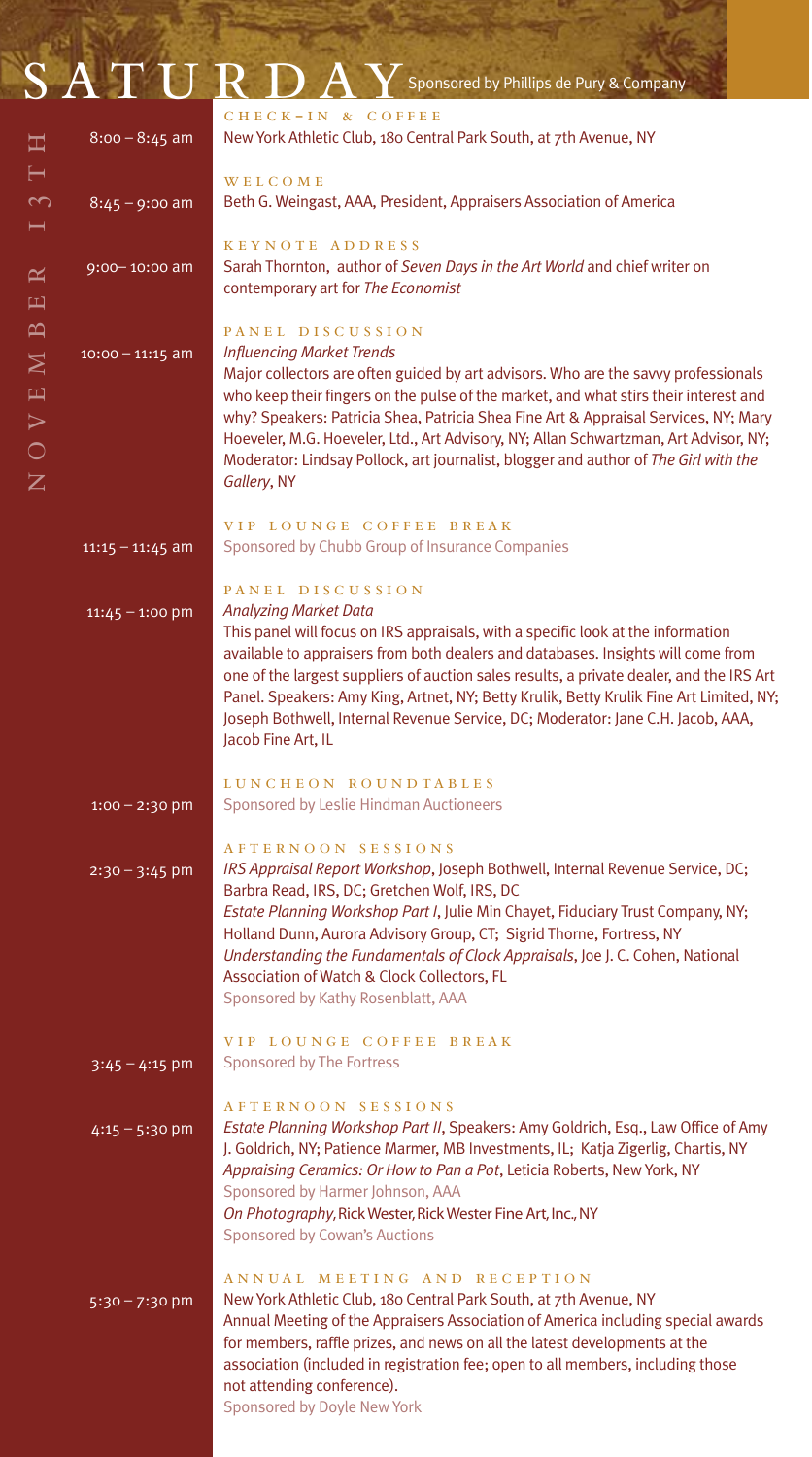|                                                              |                    | $\overline{\text{S U N D}}$ $\overline{\text{D A V}}$ Sponsored by Flemming Zulack Williamson Zauderer LLP                                                                                                                                                                                                                                                                                                                                                                  |
|--------------------------------------------------------------|--------------------|-----------------------------------------------------------------------------------------------------------------------------------------------------------------------------------------------------------------------------------------------------------------------------------------------------------------------------------------------------------------------------------------------------------------------------------------------------------------------------|
| 耳                                                            | $8:00 - 8:45$ am   | CHECK-IN & COFFEE<br>New York Athletic Club, 180 Central Park South, at 7th Avenue, NY                                                                                                                                                                                                                                                                                                                                                                                      |
| ━                                                            | $8:45 - 9:00$ am   | <b>WELCOME</b><br>Aleya Lehmann Bench, Executive Director, Appraisers Association of America                                                                                                                                                                                                                                                                                                                                                                                |
| $\approx$<br>凹                                               | 9:00-10:00 am      | KEYNOTE ADDRESS<br>Robert Wittman, Founder, Robert Wittman Inc., former Senior Investigator and<br>Founder of the FBI's National Art Crime Team and author of <i>Priceless</i>                                                                                                                                                                                                                                                                                              |
| $\mathbf{D}$<br>$\mathbf{M}$<br>$\equiv$<br>$\triangleright$ | $10:00 - 11:15$ am | PANEL DISCUSSION<br><b>Re-Assessing Regional Markets</b><br>Do regional markets still exist? Are there still specific works that sell to better<br>advantage in particular geographic locations? How have the internet and online<br>access to large and small auctions affected prices? Speakers: Nicholas Dawes,<br>Heritage Auctions, NY; Marc Fagan, Neal Auction Company, LA; John Case, Case<br>Antiques Inc., TN, Moderated by Wes Cowan, Cowan's Auctions, Inc., OH |
| $\overline{Z}$                                               | $11:15 - 11:45$ am | VIP LOUNGE COFFEE BREAK<br>Sponsored by Artnet                                                                                                                                                                                                                                                                                                                                                                                                                              |
|                                                              | $11:45 - 1:00$ pm  | PANEL DISCUSSION<br>Defining Document Language<br>When an appraiser is needed to help settle an insurance claim, they must have<br>a clear understanding of each profession's terms and their definitions.                                                                                                                                                                                                                                                                  |

Speakers: Heather Becker, Chicago Conservation Center, IL; Dan Farrell, Enservio Select, MA; Rustin Levenson, Rustin Levenson, Art Conservation Associates, NY; Moderated by Vivian Ebersman, AXA Art Insurance Corporation, NY

LUNCHEON ROUNDTABLES Sponsored by Lynn & Cahill LLP  $1:00 - 2:30$  pm

#### AFTERNOON SESSIONS

| $2:30 - 3:45$ pm | Large Appraisal Projects Workshop, Speakers: Brian C. Cummings, Popular Culture   |
|------------------|-----------------------------------------------------------------------------------|
|                  | Art Advisory & Appraisals, NY; Karen Keane, Skinner, Inc., MA; Sarah Morthland,   |
|                  | Archive Consulting & Management Services LLC, NY                                  |
|                  | 19th Century Bronzes, John Tancock, AAA, New York, NY                             |
|                  | Sponsored by Litchfield County Auctions                                           |
|                  | Observations On Appraising Mirrors, and Some Reflections, David A. Gallager, AAA, |
|                  | Doyle New York, NY                                                                |
|                  | Sponsored by Beth G. Weingast, AAA                                                |

VIP LOUNGE COFFEE BREAK Sponsored by Artfact  $3:45 - 4:15$  pm

 $4:15 - 5:30$  pm

AFTERNOON SESSIONS *Packing, Shipping, and Condition Reports Workshop*, Speakers: Kele McComsey, SurroundArt, NY; Yuri Yanchyshyn, Period Furniture Conservation LLC, NY; Ann Lydecker, Cirker's, NY *19th Century European Paintings*, Mark Murray, Mark Murray Fine Paintings, NY Sponsored by Capo Auctions *National Velvet, Elizabeth Taylor, and a Closer Look at One of Her Earliest Known Film Costumes*, Brian C. Cummings, Popular Culture Art Advisory & Appraisals, NY Sponsored by Winston Art Group CLOSING RECEPTION

Moss, 150 Greene Street, at Houston Street, NY The Soho New York-based design store and gallery, Moss, opened in 1994 by Murray Moss, and now owned and operated by Murray Moss and his partner Franklin Getchell, is considered one of the world's foremost design establishments. Sponsored by Skinner, Inc. 5:30 – 7:30 pm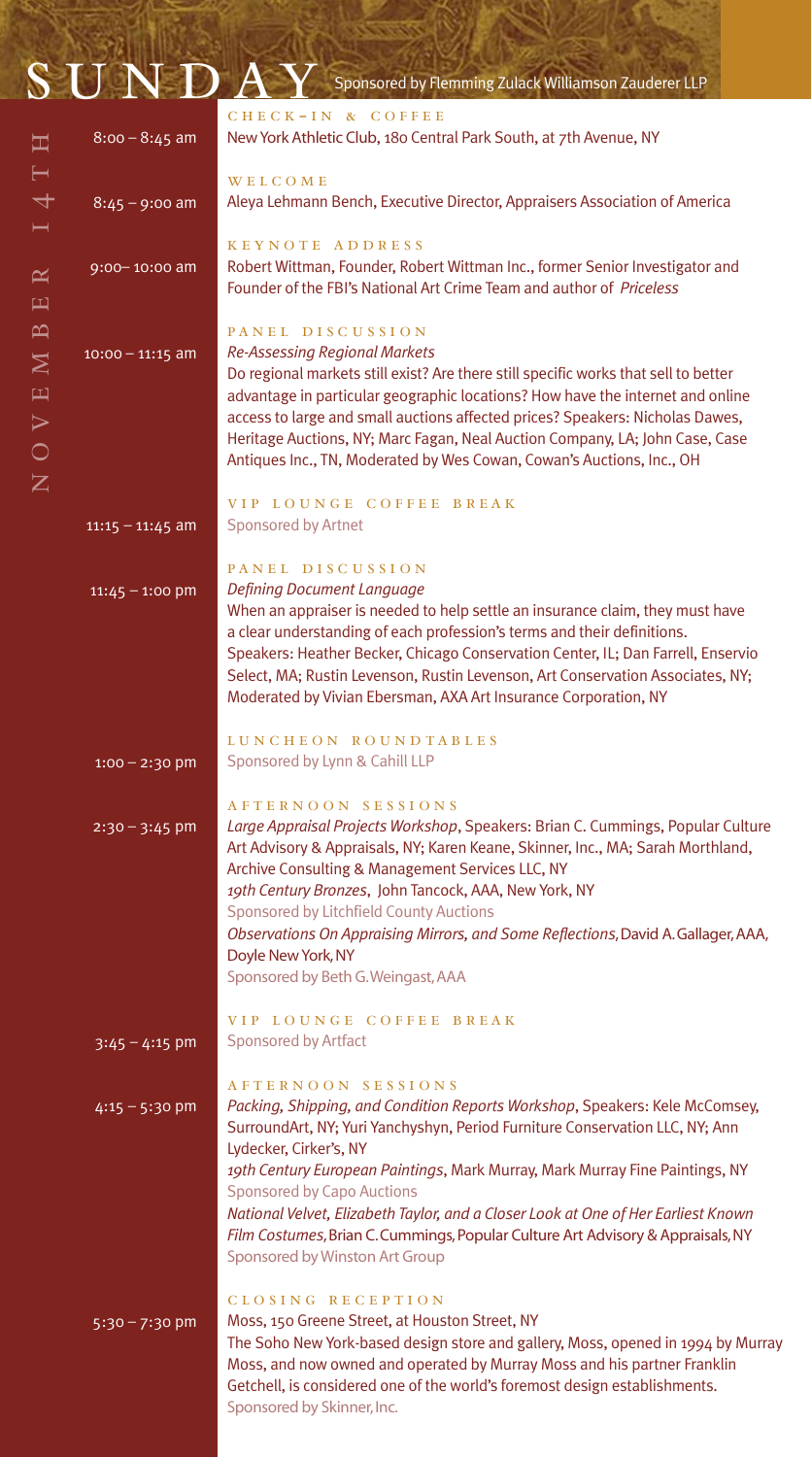#### **REGISTRATION**

**Yes, I will attend the 2010 National Conference and would like to register for the following:**

#### FULL TWO-DAY CONFERENCE

- O \$495 AAA Members/Certified Members
- \$495 AAA Candidates/Friends/Student Affiliates/Associates/Emeritus
- O \$545 ISA/ASA/RICS Members
- O \$595 General Admission

#### DAY PASSES

- \$400 Saturday, November 13
- \$400 Sunday, November 14

#### WEBCAST

 $\circ$  \$400 for two-day conference program broadcast, November 15-19

#### **Register by phone, mail, fax, email, or now online!**

#### **How to Register for Art Law Day:**

Art Law Day is not included in Conference registration; you must register directly with NYU/SCPS. Attorneys, please note: this program is eligible for 8.5 non-transitional CLE credits in the category of professional practice. AAA members please note: this program provides 8.5 CPD points. For those facing financial hardship, applications are available for financial aid. Register directly with NYU/SCPS at http://www.scps.nyu.edu/about-scps/cal/events/ 2010/11/art-law-day.html. Call NYU/SCPS at 212.998.7289 or send an email to libarts.scps@nyu.edu for assistance. \$200 General Admission; \$175 for AAA, ISA, ASA, RICS, NYU students, NYC Bar Association.

| Name                                                                                                                            |                        |                                                    |     |  |
|---------------------------------------------------------------------------------------------------------------------------------|------------------------|----------------------------------------------------|-----|--|
| Company                                                                                                                         |                        |                                                    |     |  |
| Address                                                                                                                         |                        |                                                    |     |  |
| City                                                                                                                            |                        | <b>State</b>                                       | Zip |  |
| Telephone                                                                                                                       |                        | Fax                                                |     |  |
| Email (required)                                                                                                                |                        |                                                    |     |  |
| Please find enclosed my check in the amount of $$$<br>made payable to the Appraisal Institute of America, Inc., the educational |                        |                                                    |     |  |
| foundation of the Appraisers Association of America.                                                                            |                        |                                                    |     |  |
| Please charge \$                                                                                                                |                        | to my $\circ$ Mastercard $\circ$ Visa $\circ$ Amex |     |  |
| Card $#$                                                                                                                        | <b>Expiration Date</b> |                                                    |     |  |

**Signature** 

#### **Please return with payment by November 5 to:**

Appraisers Association of America

386 Park Avenue South, Suite 2000, New York, NY 10016

Tel: 212.889.5404 x11, Fax: 212.889.5503

Email: aaa@appraisersassoc.org. Web: www.appraisersassoc.org

#### **Cancellations**

Notice of cancellation must be sent in writing, i.e. via email, letter or fax at least one week before the event in order to get a full refund. No exceptions.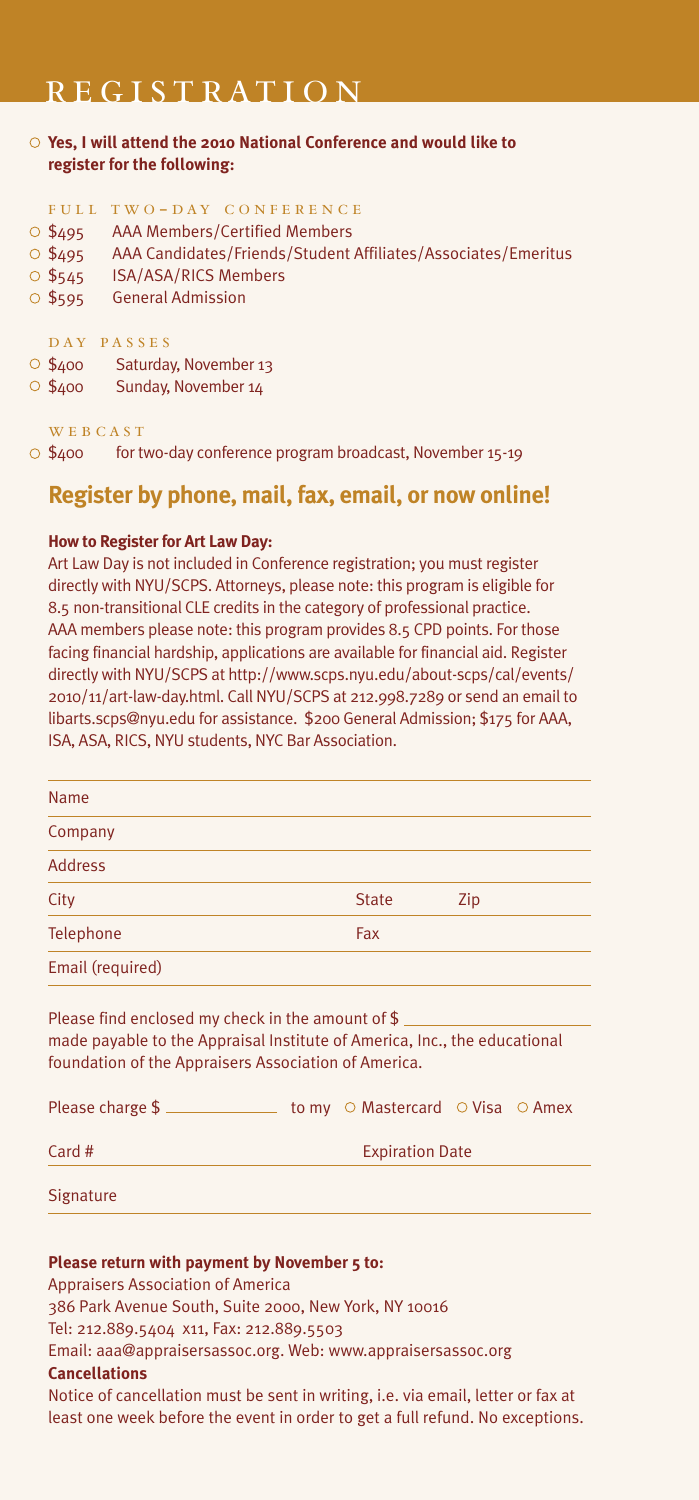## **Webcast Available!**

**We are pleased to announce that we will offer a webcast of the full two-day conference, including the morning and afternoon sessions, to be broadcast over the internet during the week of November 15 – 19, 2010.**

**Sponsored by ARIS**

0

 $\bigcirc$ 

**Line** 

G)

Images courtesy of: Doyle New York, Pook & Pook, Inc., and Skinner, Inc.

#### ARIS

WE GRATEFULLY ACKNOWLEDGE OUR SPONSORS

Heritage Auctions

Flemming Zulack Williamson Zauderer Phillips de Pury & Company Ō) Leslie Hindman Auctioneers Lynn & Cahill LLP G) Skinner, Inc.

Withers Bergman LLP Doyle New York Chubb Group of Insurance Companies The Fortress

> Artnet **Artfact**

> > 6

Capo Auctions Cowan's Auctions Harmer Johnson, AAA Litchfield County Auctions Kathy Rosenblatt, AAA Beth G. Weingast, AAA Winston Art Group